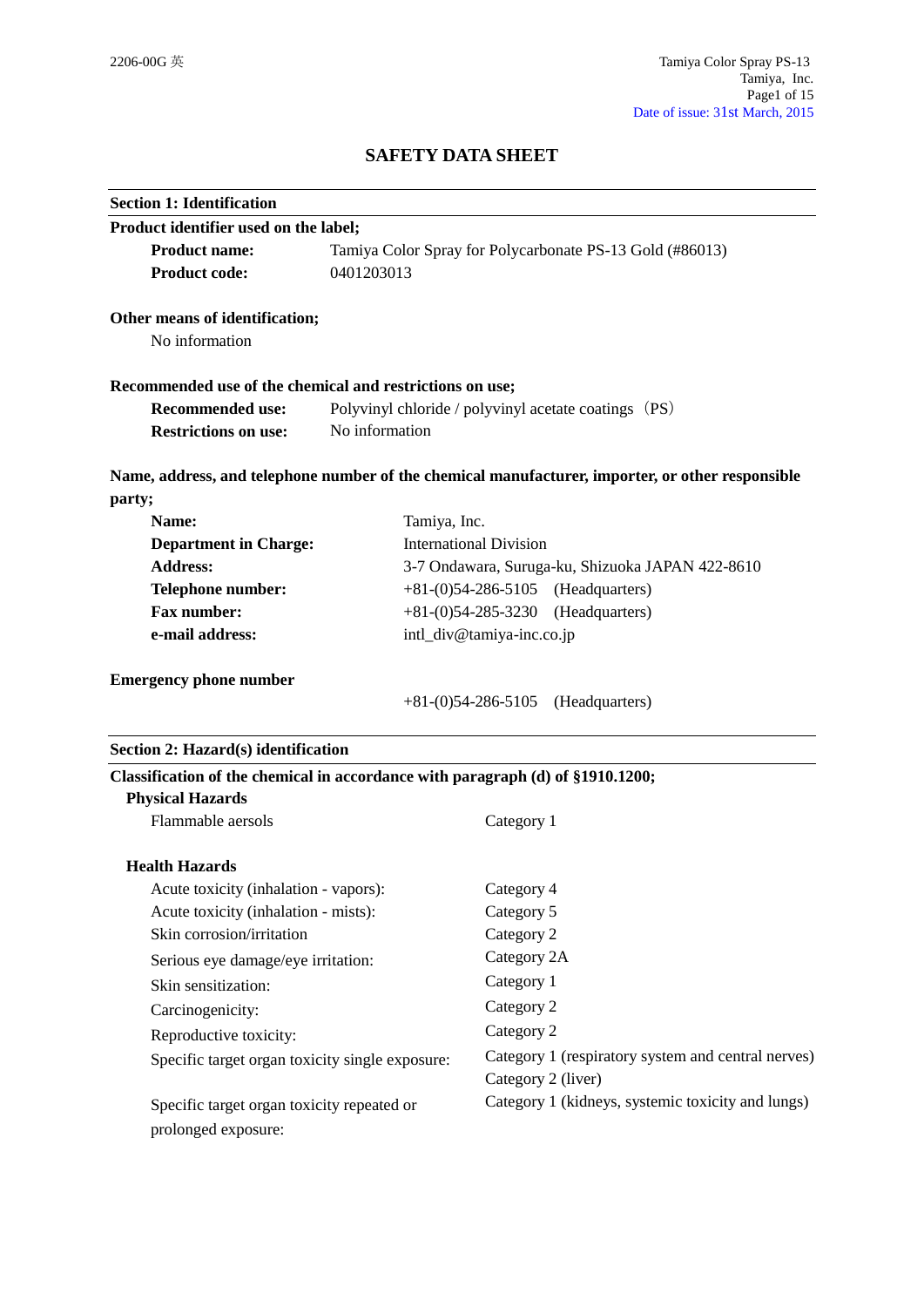## **Environmental Hazards**

Hazardous to the aquatic environment (acute) Category 3

#### **Other Hazards**

Contact of liquefied gas with skin may cause frostbite.

**Signal word, hazard statement(s), symbol(s) and precautionary statement(s) in accordance with paragraph (f) of §1910.1200;**

**Symbol(s)**



| <b>Signal word</b>                | <b>Danger</b>                                                  |
|-----------------------------------|----------------------------------------------------------------|
| <b>Hazard Statement(s)</b>        | H222: Extremely flammable aerosol                              |
|                                   | H229: Pressurized container: may burst if heated               |
|                                   | H315: Causes skin irritation                                   |
|                                   | H317: May cause an allergic skin reaction                      |
|                                   | H319: Causes serious eye irritation                            |
|                                   | H332: Harmful if inhaled                                       |
|                                   | H333: May be harmful if inhaled                                |
|                                   | H351: Suspected of causing cancer                              |
|                                   | H361: Suspected of damaging fertility or the unborn child      |
|                                   | H370: Causes damage to organs (respiratory system and          |
|                                   | central nerves)                                                |
|                                   | H371: May cause damage to organs(liver)                        |
|                                   | H372: Causes damage to organs (kidneys, systemic toxicity      |
|                                   | and lungs) through prolonged or repeated exposure              |
|                                   | H402: Harmful to aquatic life                                  |
| <b>Precautionary Statement(s)</b> |                                                                |
| [Prevention]                      | P201: Obtain special instructions before use.                  |
|                                   | P202: Do not handle until all safety precautions have been     |
|                                   | read and understood.                                           |
|                                   | P210: Keep away from heat/sparks/open flames/hot surfaces. -   |
|                                   | No smoking.                                                    |
|                                   | P211: Do not spray on an open flame or other ignition source.  |
|                                   | P233: Keep container tightly closed.                           |
|                                   | P240: Ground/bond container and receiving equipment.           |
|                                   | P241: Use explosion-proof electrical/ventilating/              |
|                                   | lighting/equipment.                                            |
|                                   | P242: Use only non-sparking tools.                             |
|                                   | P243: Take precautionary measures against static discharge.    |
|                                   | P251: Pressurized container: Do not pierce or burn, even after |
|                                   | use.                                                           |
|                                   | P260: Do not breathe dust/fume/gas/mist/vapors/spray.          |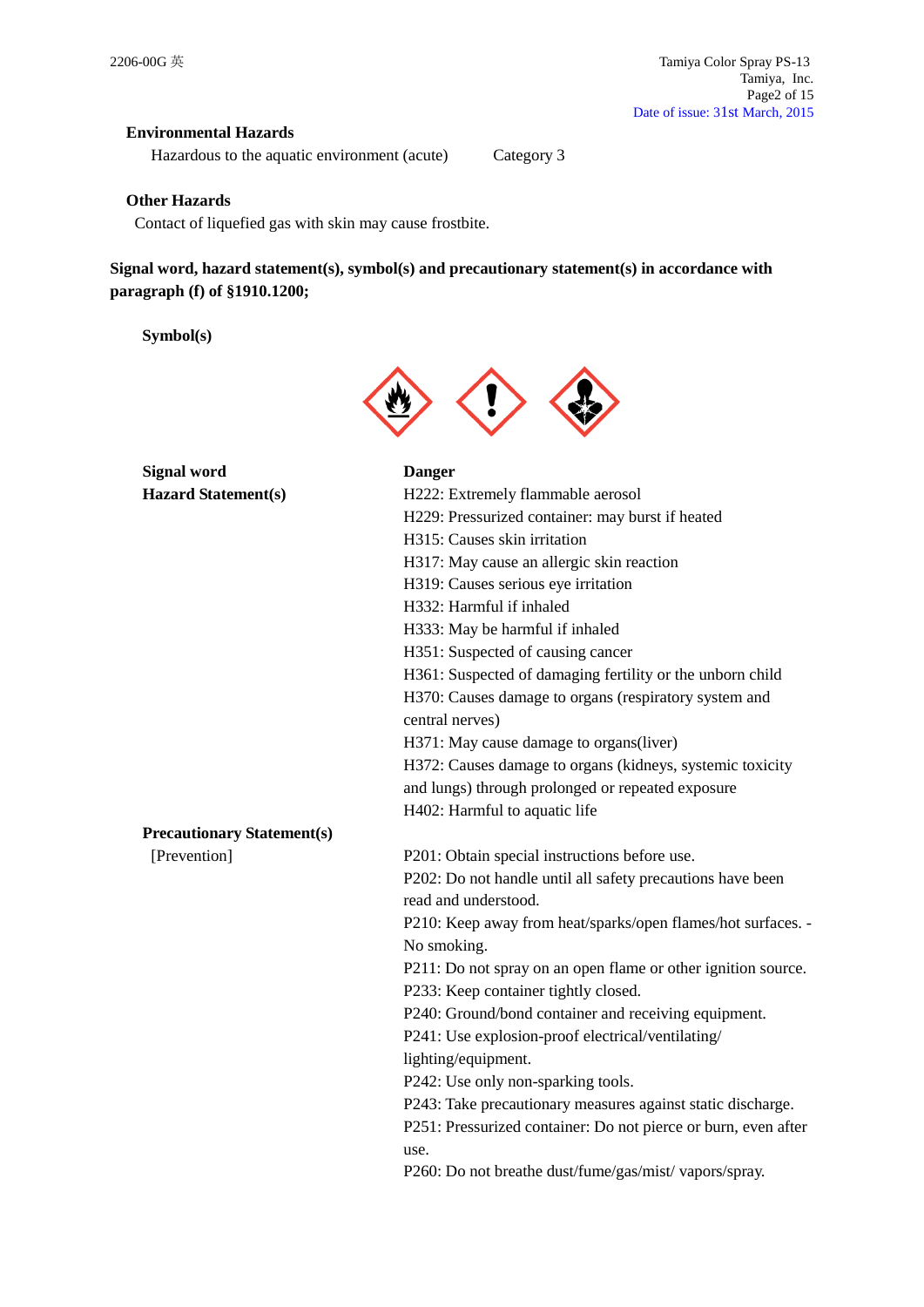|                      | Data 01 18800. 3180 191a1011, 2013                             |
|----------------------|----------------------------------------------------------------|
|                      | P264: Wash hands thoroughly after handling.                    |
|                      | P270: Do not eat, drink or smoke when using this product.      |
|                      | P271: Use only outdoors or in a well-ventilated area.          |
|                      | P272: Contaminated work clothing must not be allowed out of    |
|                      | the workplace.                                                 |
|                      | P273: Avoid release to the environment.                        |
|                      | P280: Wear protective gloves/protective clothing/eye           |
|                      | protection/face protection.                                    |
| [Emergency response] | P302+P352: If on skin: Wash with plenty of water.              |
|                      | P303+P361+P353: If on skin (or hair): Take off immediately     |
|                      | all contaminated clothing. Rinse skin with water/shower.       |
|                      | P304+P340: If inhaled: Remove person to fresh air and keep     |
|                      | comfortable for breathing.                                     |
|                      | P305+P351+P338: If in eyes: Rinse cautiously with water for    |
|                      | several minutes. Remove contact lenses, if present and easy to |
|                      | do. Continue rinsing.                                          |
|                      | P308+P311: If exposed or concerned: Call a poison              |
|                      | center/doctor.                                                 |
|                      | P308+P313: If exposed or concerned: Get medical                |
|                      | advice/attention.                                              |
|                      | P312: Call a poison center/doctor/if you feel unwell.          |
|                      | P314: Get medical advice/attention if you feel unwell.         |
|                      | P333+P313: If skin irritation or rash occurs: Get medical      |
|                      | advice/attention.                                              |
|                      | P337+P313: If eye irritation persists: Get medical             |
|                      | advice/attention.                                              |
|                      | P363: Wash contaminated clothing before reuse.                 |
|                      | P370+P378: In case of fire: Use suitable extinguishing media   |
|                      | to extinguish.                                                 |
| [Storage]            | P403+P235: Store in a well-ventilated place. Keep cool.        |
|                      | P405: Store locked up.                                         |
|                      | P410+P412: Protect from sunlight. Do not expose to             |
|                      | temperatures exceeding 40°C/104 °F.                            |
| [Disposal]           | P501: Dispose of contents/container in accordance with         |
|                      | local/regional/national/international regulations.             |
|                      |                                                                |

## **Description of any hazards not otherwise classified;**

No information

# **Ingredient with unknown acute toxicity in the mixture**

5 - 10 % of the mixture consists of ingredients of unknown acute toxicity.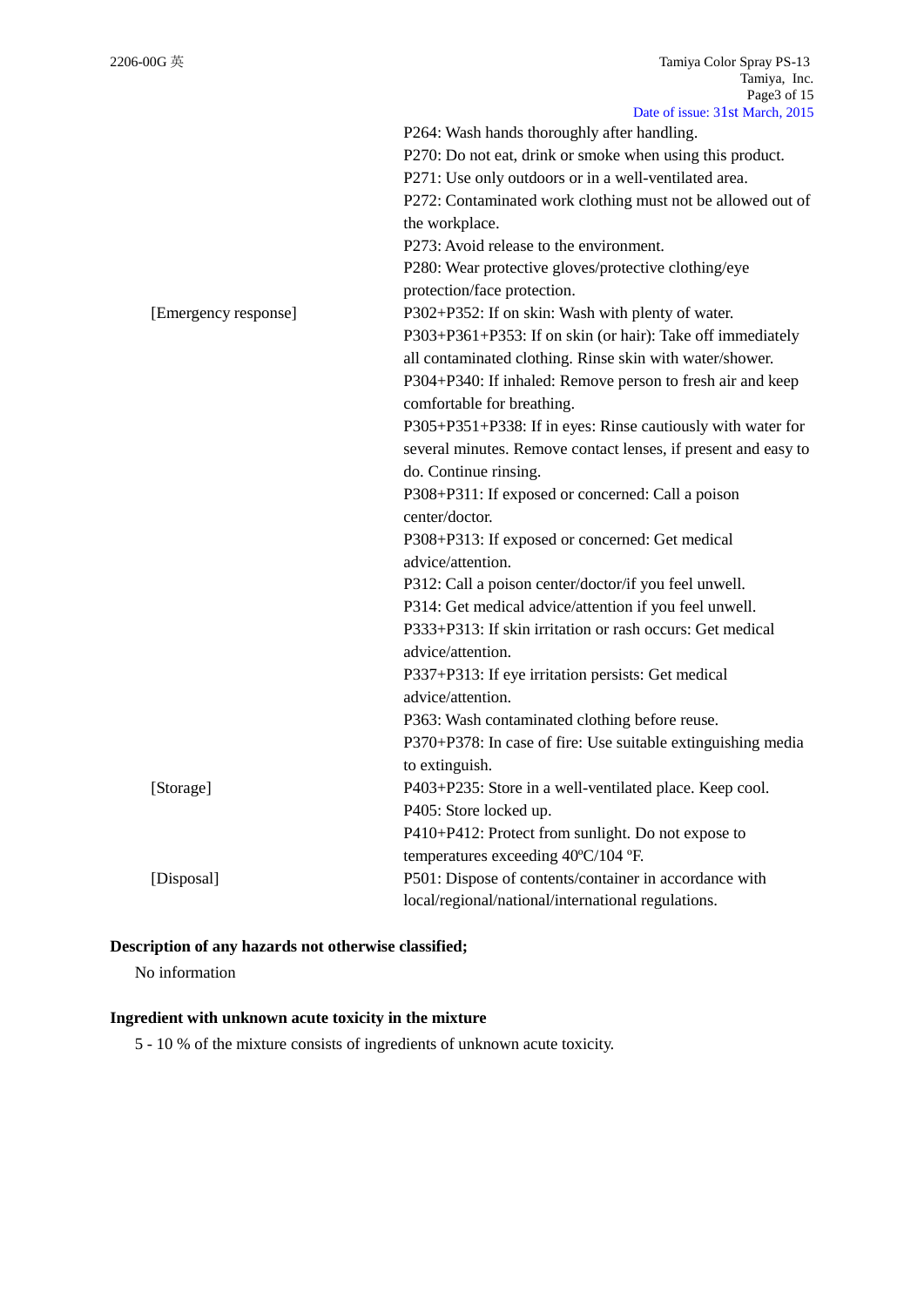| Compositions (contents of the product) |                |                                                      |                  |
|----------------------------------------|----------------|------------------------------------------------------|------------------|
| Chemical name                          | CAS No.        | Concentration/<br>concentration<br>ranges (wt $\%$ ) | Chemical Formula |
| Polyvinyl                              |                |                                                      |                  |
| chloride-polyvinyl                     |                | $5 - 10$                                             |                  |
| acetate                                |                |                                                      |                  |
| Butyl acetate                          | 123-86-4       | $5 - 15$                                             | $C_6H_{12}O_2$   |
| iso-Butyl acetate                      | $110-19-0$     | $10 - 20$                                            | $C_6H_{12}O_2$   |
| Methyl isobutyl ketone                 | $108 - 10 - 1$ | $5 - 15$                                             | $C_6H_{12}O$     |
| Diacetone alcohol                      | 123-42-2       | $5 - 10$                                             | $C_6H_{12}O_2$   |
| iso-Butyl alcohol                      | $78 - 83 - 1$  | $1 - 5$                                              | $C_4H_{10}O$     |
| Acetone                                | $67-64-1$      | < 1                                                  | $C_3H_6O$        |
| Cyclohexanone                          | 108-94-1       | $\leq$ 1                                             | $C_6H_{10}O$     |
| Vinyl acetate                          | 108-05-4       | 0.6                                                  | $C_4H_6O$        |
| Titanium Oxide (IV)                    | 13463-67-7     | $1 - 5$                                              | TiO <sub>2</sub> |
| Other ingredients                      | -              | $1 - 5$                                              |                  |
| Dimethyl ether<br>(as propellant)      | $115 - 10 - 6$ | $40 - 50$                                            | $C_2H_6O$        |

## **Section 3: Composition/information on ingredients**

#### **Section 4: First-aid measures**

## **Necessary first-aid measures by relevant routes of exposure;**

| <b>IF INHALED</b>   | If inhaled a large volume of vapor or gases, immediately       |
|---------------------|----------------------------------------------------------------|
|                     | remove victim to fresh air and keep patient at rest and warm.  |
|                     | If not breathing or breathing is weakened, give artificial     |
|                     | respiration.                                                   |
|                     | If you feel unwell after inhaling vapor or gases, keep at rest |
|                     | under fresh air and get medical advice/attention.              |
| <b>IF ON SKIN</b>   | Wipe off with a dry cloth then wash the contaminated area      |
|                     | with soap and water.                                           |
|                     | Take off immediately all contaminated clothing.                |
|                     | Wash contaminated area with plenty of soap and water.          |
|                     | If exposed to the solvent to the whole body, wash thoroughly   |
|                     | by taking a bath or shower.                                    |
|                     | When suffering from frostbite due to contact with the          |
|                     | liquefied gas, rinse skin with plenty of regular/warm water    |
|                     | without taking off clothes.                                    |
|                     | If appearance changes or pain occur, get medical               |
|                     | advice/attention.                                              |
| <b>IF IN EYES</b>   | Rinse cautiously with water for several minutes.               |
|                     | Remove contact lenses, if present and easy to do. Continue     |
|                     | rinsing.                                                       |
|                     | If pain continues, immediately get medical advice/attention.   |
| <b>IF SWALLOWED</b> | As this product is volatile, vomiting may increase risk.       |
|                     |                                                                |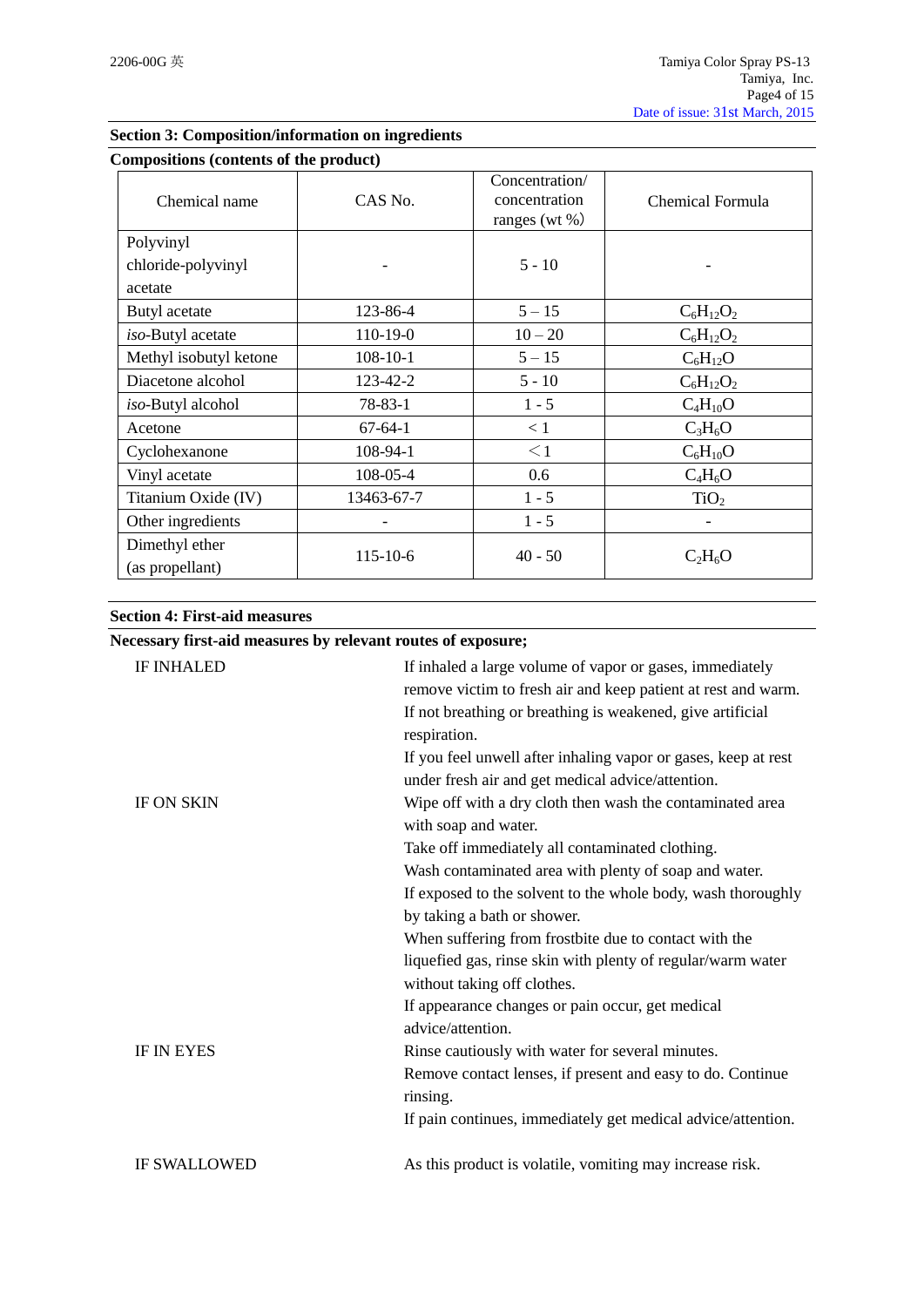Immediately get medical advice/attention. Wash mouth out thoroughly with water. If unconscious, do not give anything by mouth.

#### **Most important symptoms/effects, acute and delayed;**

May cause an allergic skin reaction. Causes serious eye irritation. Harmful if inhaled. Suspected of causing cancer. Suspected of damaging fertility or the unborn child. Causes damage to organs. Causes damage to organs through prolonged or repeated exposure. May cause damage to organs through prolonged or repeated exposure.

#### **Indication of immediate medical attention and special treatment needed, if necessary;**

No information

#### **Section 5: Fire-fighting measures**

## **Suitable (and unsuitable) extinguishing media;**

#### **Suitable extinguishing media:**

Keep away from aerosol products that might explode when exposed to high temperatures. Do not use water.

In case of a small-scale fire: dry chemical powder, carbon dioxide or alcohol resistance foam. In case of a large-scale fire: carbon dioxide, fire foam, dry chemical powder or dry sand.

## **Unsuitable extinguishing media**

Direct water

#### **Specific hazards arising from the chemical;**

Aerosol containers may explode in fire. Content is highly flammable combustible liquid.

#### **Special protective equipment and precautions for fire-fighters;**

Immediately extinguish a fire with fire extinguisher.

Use the specified fire extinguisher.

Immediately remove nearby flammable materials.

Take action from windward. Avoid breathing toxic gases (e.g.  $CO$ ,  $NO<sub>x</sub>$ ).

Ensure to wear suitable protective equipment (e.g. heat resistant protective clothing, protective glasses and self-contained compressed air breathing apparatus) in firefighting.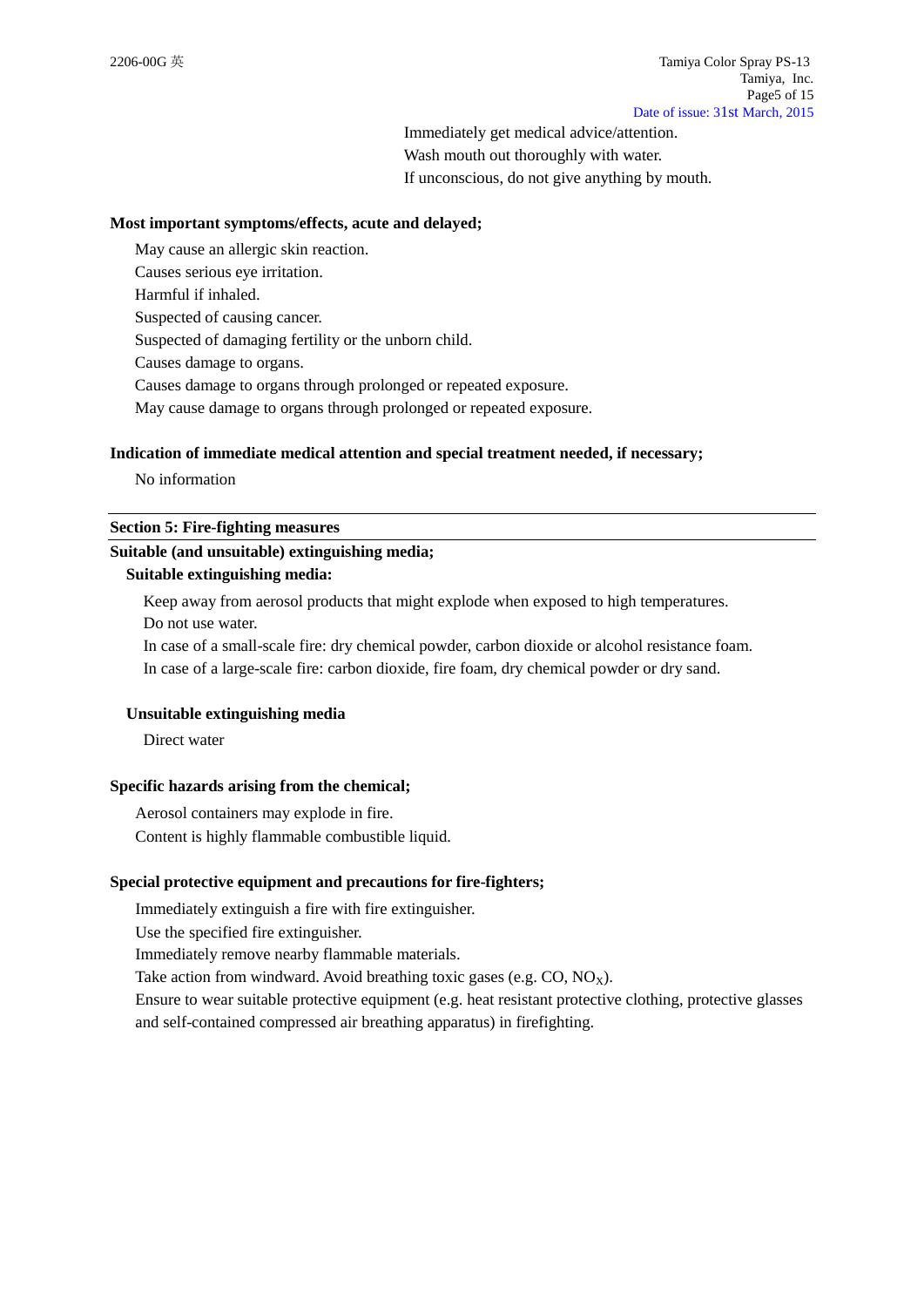#### **Section 6: Accidental release measures**

#### **Personal precautions, protective equipment, and emergency procedures;**

Appropriate protective equipment must be worn when handling spill of this material.

May cause organic solvent poisoning.

Hazardous to human health. This product has risk of acute or chronic effects.

Before taking any measures in the event of gas leakage (blowout), approach the spot from the windward side to empty out the gas container, with the leaking area facing upward.

Quickly remove ignition sources, high temperature materials or combustible materials from the surrounding. Evacuate people downwind from the fire. Keep out except responsible personnel.

Set up dry chemical powder or fire foam in preparation for ignition.

Pick up the gas container using tools made from materials that avoid impact/static-induced sparks (anti-spark).

Ventilate confined spaces before entering.

Wear suitable protective equipment (e.g. gloves, protective mask, apron and goggle).

Avoid release into the environment because spilled product may cause local effects.

In case of a small amount of spill, collect spilled product by absorbing in dry sand or sawdust and followed by placing it in a waste container.

If case of large amounts, prevent leakage and enclose by embankment.

Collect leakage into a closed container and then move to safe place.

Do not allow leakage to enter drains or sewers.

Dispose of contaminants or wastes in accordance with applicable laws and regulations.

#### **Methods and materials for containment and cleaning up;**

Immediately remove ignition sources nearby, and set up dry chemical powder or fire foam in preparation for ignition.

Do not walk over leaked materials more than necessary.

Use non-sparking tools.

#### **Section 7: Handling and storage**

## **Precautions for safe handling**

## **Protective measures:**

Install appropriate equipment and wear suitable protective apparatus described in "Section 8: Exposure controls/personal protection".

For protection against static electricity, grounding all equipment and use explosion proof (increased safety type) electric apparatus. Take necessary measures against static electricity. Wear electro conductive work clothes and shoes.

Use anti-spark tools.

Handle the product in a well-ventilated area and accordingly store in a closed container.

If used in a closed place, install sufficient local ventilation equipment and wear suitable protective equipments during work.

Do not handle until all safety precautions have been read and understood.

Wear protective equipment to prevent from exposure.

Do not use fire, spark or high temperature materials around the product.

Do not spray on an open flame.

Containers may burst when exposed to high temperatures.

When transporting, avoid making impacts on container or handling violently. Load so that falling,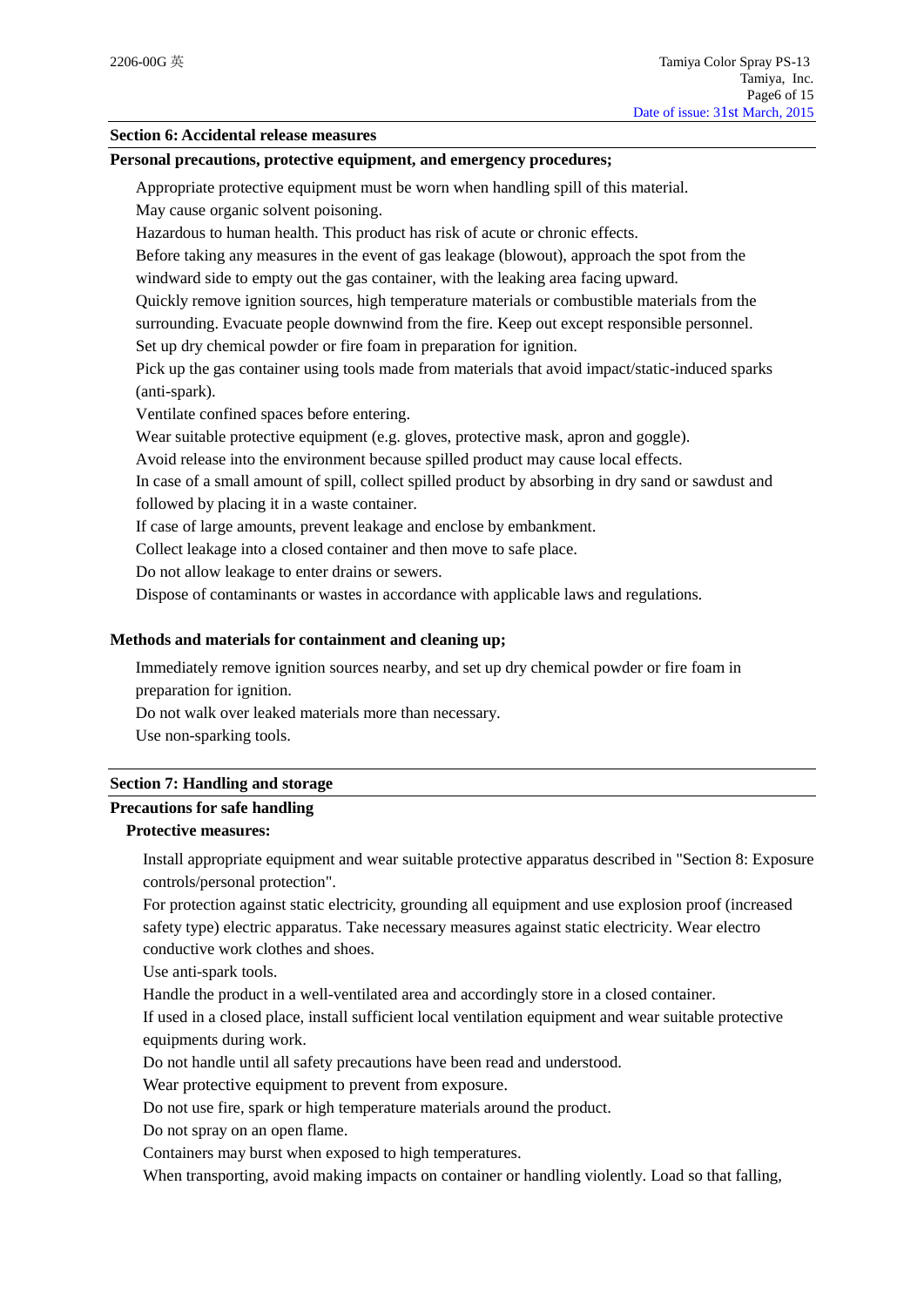dropping off or damage will not occur.

Wear suitable protective equipment to avoid contact with skin, mucosa, clothing, or eyes. Do not contact, inhale or swallow this product.

Use only outdoors or in a well-ventilated area.

#### **Advice on general occupational hygiene:**

Wash hands thoroughly after handling.

#### **Conditions for safe storage, including any incompatibilities**

#### **Technical measures:**

In the storage area, install adequate light and ventilation systems to handle hazardous materials. Take precautionary measures against static discharge.

#### **Incompatible materials:**

Strong oxidizers and strong alkali

## **Conditions for safe storage:**

Keep out of reach of children. Keep away from direct sunlight and store in a well ventilated place. Because gas may leak or blow out from a rusted container, avoid storing this product in high-humidity environments near water sources.

Keep away from sources of ignition or heat.

Do not put this product at place over 40°C.

Electrical equipment used in the storage area must be explosion- proof and grounded.

#### **Packing material:**

Use the packaging container in accordance with regulations.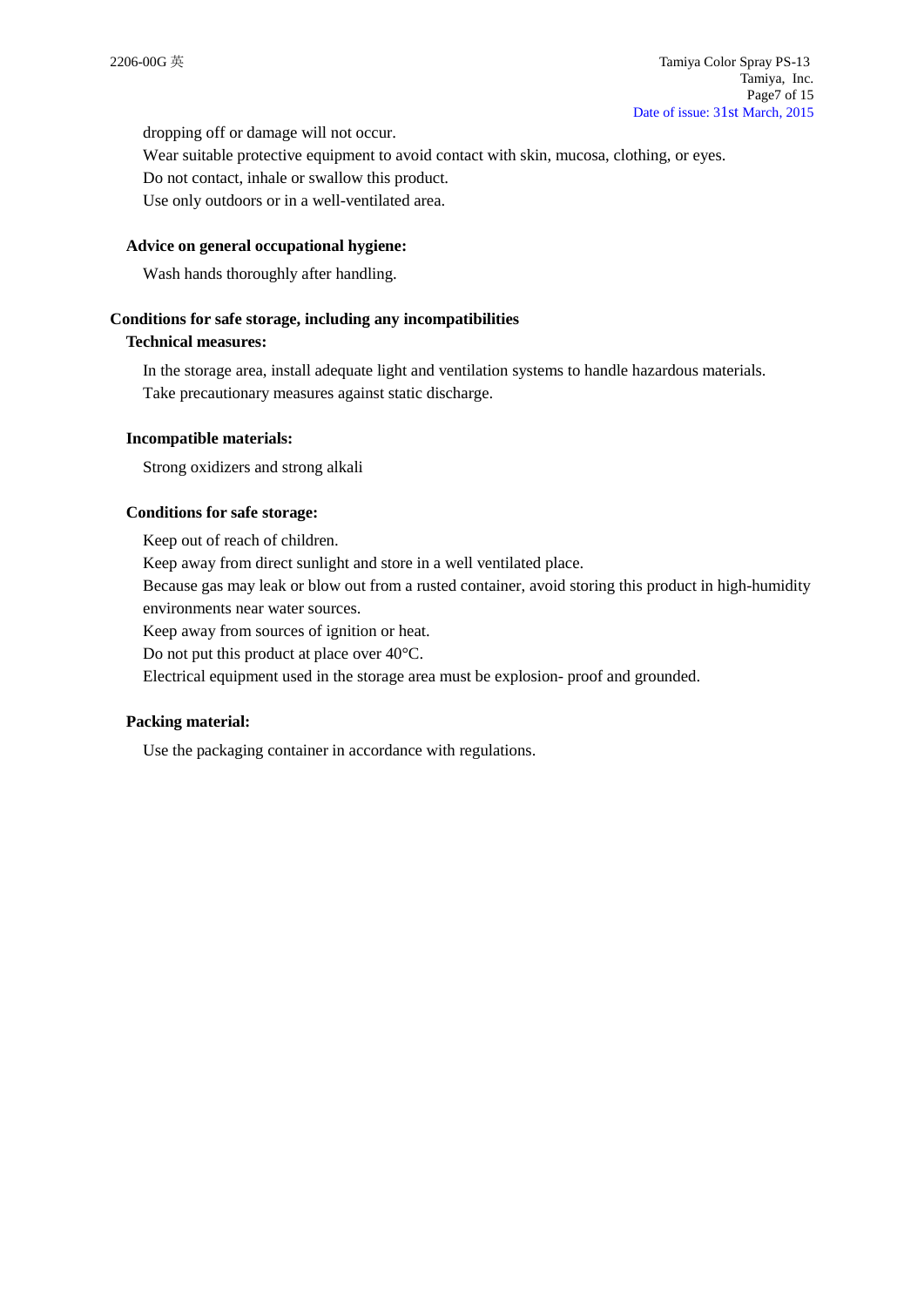|  |  | Section 8: Exposure controls/personal protection |  |
|--|--|--------------------------------------------------|--|
|--|--|--------------------------------------------------|--|

| <b>Occupational Exposure Limits;</b> |                                                                |
|--------------------------------------|----------------------------------------------------------------|
| <b>OSHA PEL</b>                      | 150 ppm, 710 mg/m <sup>3</sup> ( <i>n</i> -Butyl acetate)      |
|                                      | 150 ppm, 700 mg/m <sup>3</sup> (Isobutyl acetate)              |
|                                      | 100 ppm, $307 \text{ mg/m}^3$ (Methyl isobutyl ketone          |
|                                      | (Hexone))                                                      |
|                                      | 100 ppm, 300 mg/m <sup>3</sup> (Isobutanol (Isobutyl alcohol)) |
|                                      | 1,000ppm, 2,400 mg/m <sup>3</sup> (Acetone)                    |
|                                      | 50 ppm, $200 \text{ mg/m}^3$ (Cyclohexanone)                   |
|                                      | 50 ppm, $240 \text{ mg/m}^3$ (Diacetone alcohol                |
|                                      | (5-Hydroxy-4-methyl-2-pentanone))                              |
|                                      | 10pm, $30g/m3$ (Vinyl acetate)                                 |
|                                      | $15 \text{ mg/m}^3$ (Total dust) (Titanium dioxide)            |
| ACGIH TLV-TWA (2014)                 | 150 ppm, 713 mg/m <sup>3</sup> ( <i>n</i> -Butyl acetate)      |
|                                      | 150 ppm, 713 mg/m <sup>3</sup> (Isobutyl acetate)              |
|                                      | 20 ppm, 82 mg/m <sup>3</sup> (Methyl isobutyl ketone (Hexone)) |
|                                      | 50 ppm, $152 \text{ mg/m}^3$ (Isobutanol (Isobutyl alcohol))   |
|                                      | 500 ppm, $1,188$ mg/m <sup>3</sup> (Acetone)                   |
|                                      | 20 ppm (Cyclohexanone)                                         |
|                                      | 50 ppm, 238 mg/m <sup>3</sup> (Diacetone alcohol               |
|                                      | (5-Hydroxy-4-methyl-2-pentanone))                              |
|                                      | 10 ppm, $35 \text{ mg/m}^3$ (Vinyl acetate)                    |
|                                      | $10 \text{ mg/m}^3$ (Titanium dioxide)                         |
| ACGIH TLV-STEL (2014)                | 200 ppm, 950 mg/m <sup>3</sup> ( <i>n</i> -Butyl acetate)      |
|                                      | 75 ppm, 307 mg/m <sup>3</sup> (Methyl isobutyl ketone          |
|                                      | (Hexone))                                                      |
|                                      | 750 ppm, $1,782 \text{ mg/m}^3$ (Acetone)                      |
|                                      | 50 ppm (Cyclohexanone)                                         |
|                                      | 15 ppm, 53 mg/m <sup>3</sup> (Vinyl acetate)                   |

## **Appropriate engineering controls;**

Use explosion proof equipment.

Take precautionary measures against static discharge.

Install eye washer and safety shower around the handling place.

With the help of a ventilator, prevent the gas steam from staying afloat.

In handling this product, make sure that there are no high-temperature devices or potential ignition sources nearby.

If used indoor, install equipment to prevent workers from direct exposure, or provide local exhaust ventilation system to prevent workers exposed to vapors.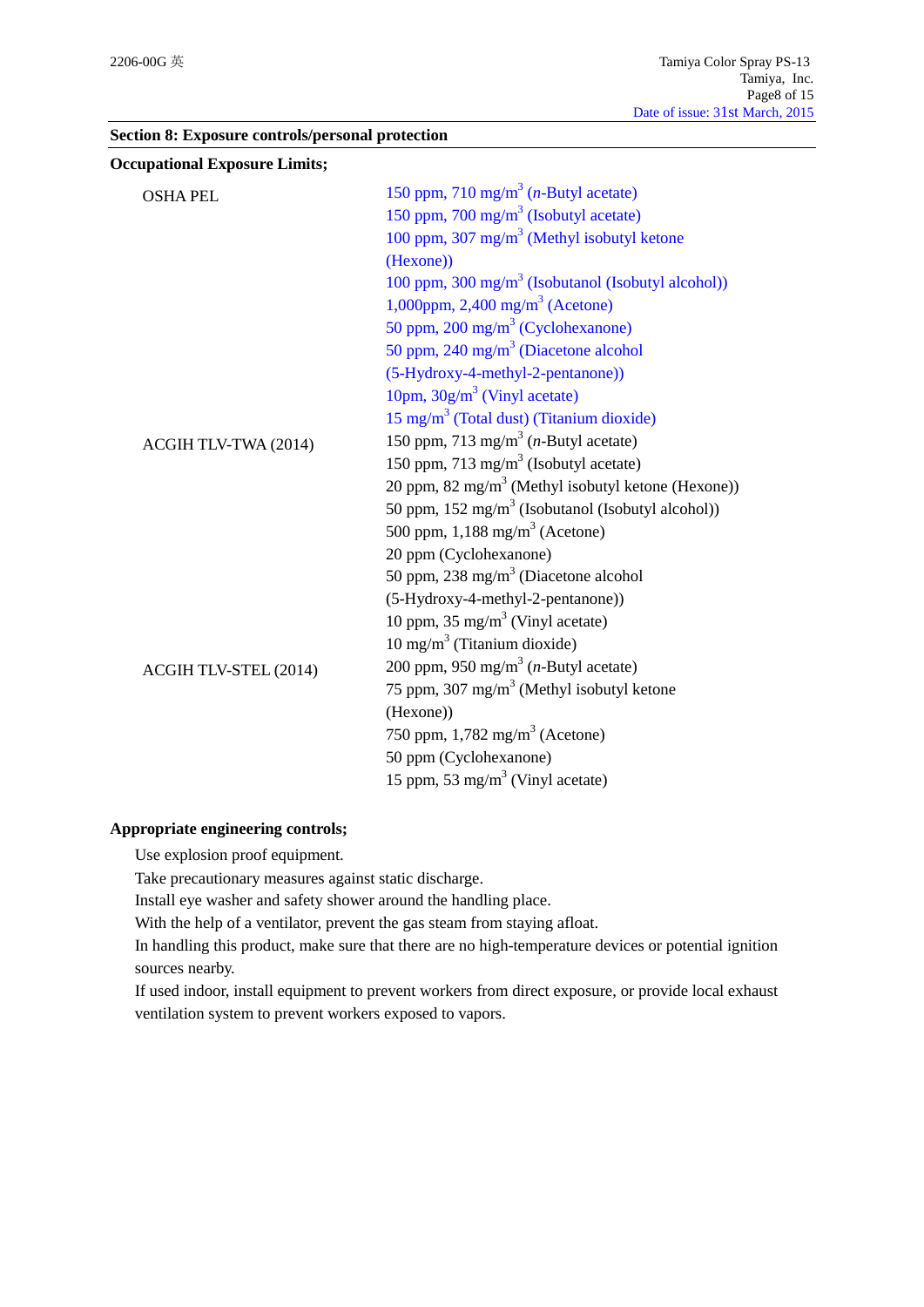## **Individual protection measures, such as personal protective equipment;**

| Respiratory protection   | Wear gas mask for organic gases, dust mask and/or              |
|--------------------------|----------------------------------------------------------------|
|                          | air-supplied respirator (in confined spaces) if necessary.     |
| Hand protection          | Wear solvent resistance protective gloves if necessary.        |
| Eye protection           | Wear protective glasses (goggle or with a side plate) or face  |
|                          | protector if necessary.                                        |
| Skin and body protection | Wear protective clothing, boots or solvent resistance apron if |
|                          | necessary.                                                     |

## **Hygiene measure**

Do not eat, drink or smoke during work. Wash hands thoroughly after handling.

#### **Section 9: Physical and chemical properties**

|                               | Product Liquid            | Propellant (DME)                  |
|-------------------------------|---------------------------|-----------------------------------|
| Appearance                    | <b>Gold liquid</b>        | Under atmospheric pressure: Clear |
| (physical state, color, etc.) |                           | and colourless liquefied gas      |
|                               |                           | In pressure container: Clear and  |
|                               |                           | colourless liquid                 |
| Odor                          | Solvent or sharp odor     | Slight sweet odor                 |
| Odor threshold                | No information            | No information                    |
| pH                            | Not applicable            | Not applicable                    |
| Melting point/freezing        |                           | $-141.5$ °C                       |
| point                         |                           |                                   |
| Initial boiling point and     | $107.9 \sim 167.9$ °C     | $-24.82$ °C                       |
| boiling range                 |                           |                                   |
| Flash point                   | $17^{\circ}$ C            | $-41.1$ °C                        |
| Evaporation rate              | No information            | No information                    |
| Flammability (solid, gas)     | No information            | No information                    |
| Upper/lower flammability      | No information            | No information                    |
| or explosive limits           |                           |                                   |
| Vapor pressure                | $2.0$ KPa $(20^{\circ}C)$ | $0.41$ MPa $(20^{\circ}C)$        |
| Vapor density                 | No information            | $1.59$ (Air = 1)                  |
| Relative density              | No information            | No information                    |
| Solubility (ies)              |                           | Water: 7.0 g/100 cc               |
|                               |                           | $(18^{\circ}C 760$ mmHg)          |
| Partition coefficient:        | No information            | No information                    |
| $n$ -octanol/water            |                           |                                   |
| Auto-ignition temperature     | No information            | No information                    |
| Decomposition temperature     | No information            | No information                    |
| Viscosity                     | No information            | No information                    |
| Ignition point                | $\geq$ 244°C              | $350^{\circ}$ C                   |
| Range of explosion            | 1.3 - 15.0 vol%           | 3.4 - 24 vol%                     |
| Specific gravity              | ca. 0.9                   | $0.661(20^{\circ}C)$              |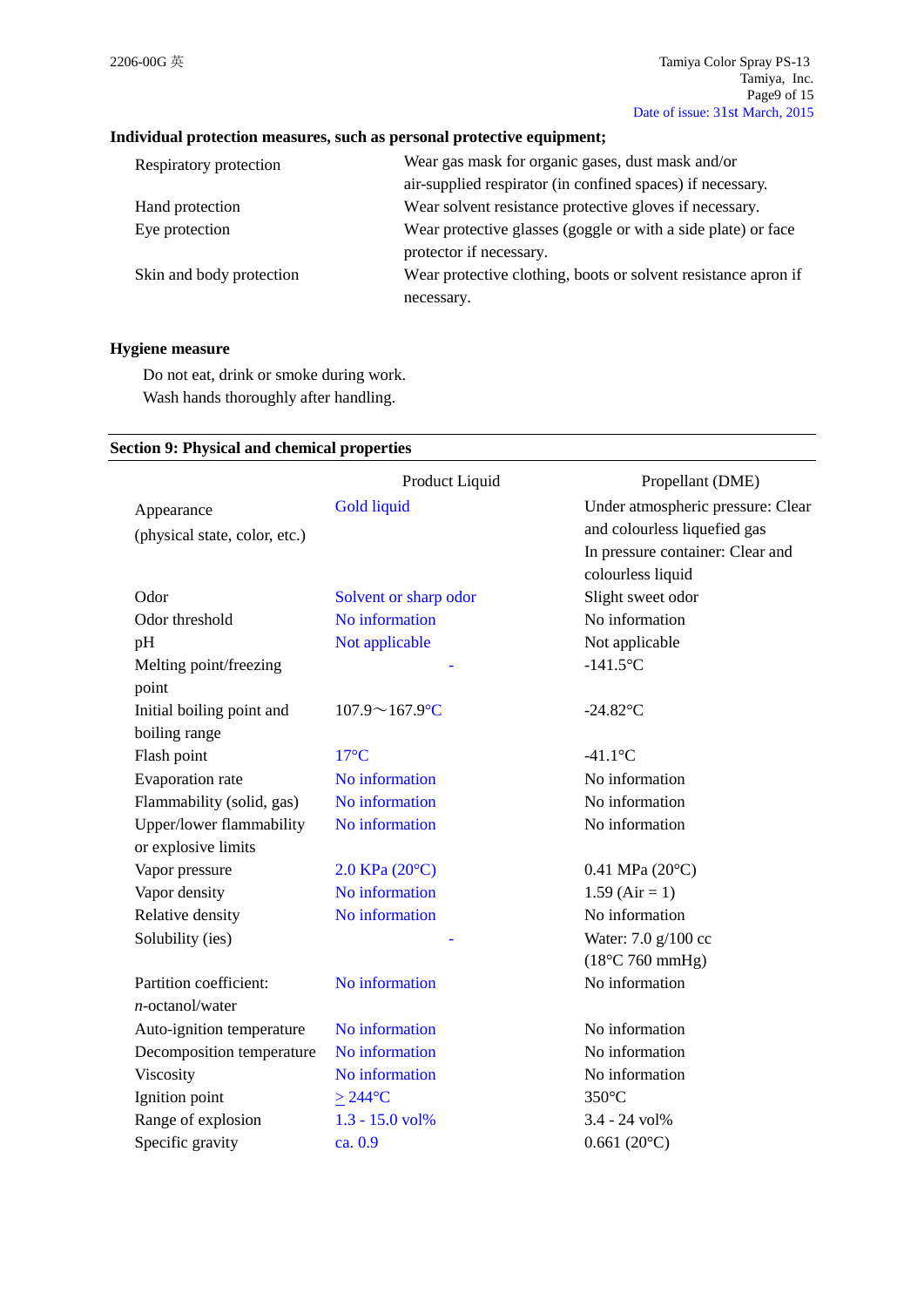#### **Other information**

No information

#### **Section 10: Stability and reactivity**

#### **Reactivity**

This product may explode at 40˚C or above. Static electrical charge may induce explosion.

## **Chemical stability**

This product is a flammable liquefied gas, which tends to form an explosive gas mixture with air.

#### **Possibility of hazardous reactions**

This product contains high-pressure gas. This product may explode due to heating and shock. The use of this product in cars may cause smothering or lack of oxygen. Thoroughly ventilate car after use. Before ventilating, make sure of the absence of ignition sources nearby. Keep in mind that the gas tends to stay afloat at lower positions.

#### **Conditions to avoid**

Storage under high temperature and humidity conditions and use near fire (ignition source such as flame or sparks).

#### **Incompatible materials**

Strong oxidizers and strong alkali

#### **Hazardous decomposition products**

May produce toxic gases (e.g.  $CO$ ,  $NO_X$ ) by inflammation.

#### **Section 11: Toxicological information**

#### **Symptoms related to the physical, chemical and toxicological characteristics;**

Information on product:

| Acute toxicity (inhalation: vapors):    | This product is classified Category 4 by GHS classification.  |
|-----------------------------------------|---------------------------------------------------------------|
| Acute toxicity (inhalation: mist):      | This product is classified Category 5 by GHS classification.  |
| Skin corrosion/irritation               | This product is classified Category 2 by GHS classification.  |
| Serious eye damage/irritation:          | This product is classified Category 2A by GHS classification. |
| Skin sensitization:                     | This product is classified Category 1 by GHS classification.  |
| Carcinogenicity:                        | This product is classified Category 2 by GHS classification.  |
| Reproductive toxicity:                  | This product is classified Category 2 by GHS classification.  |
| Specific target organ toxicity single   | This product is classified Category 1 (respiratory system and |
| exposure:                               | central nerves) and Category 2 (liver) by GHS classification. |
| Specific target organ toxicity repeated | This product is classified Category 1 (kidneys, systemic      |
| exposure:                               | toxicity and lungs) by GHS classification.                    |
| Other toxicological information         | Contact of liquefied gas with skin may cause inflammation or  |
|                                         | frostbite.                                                    |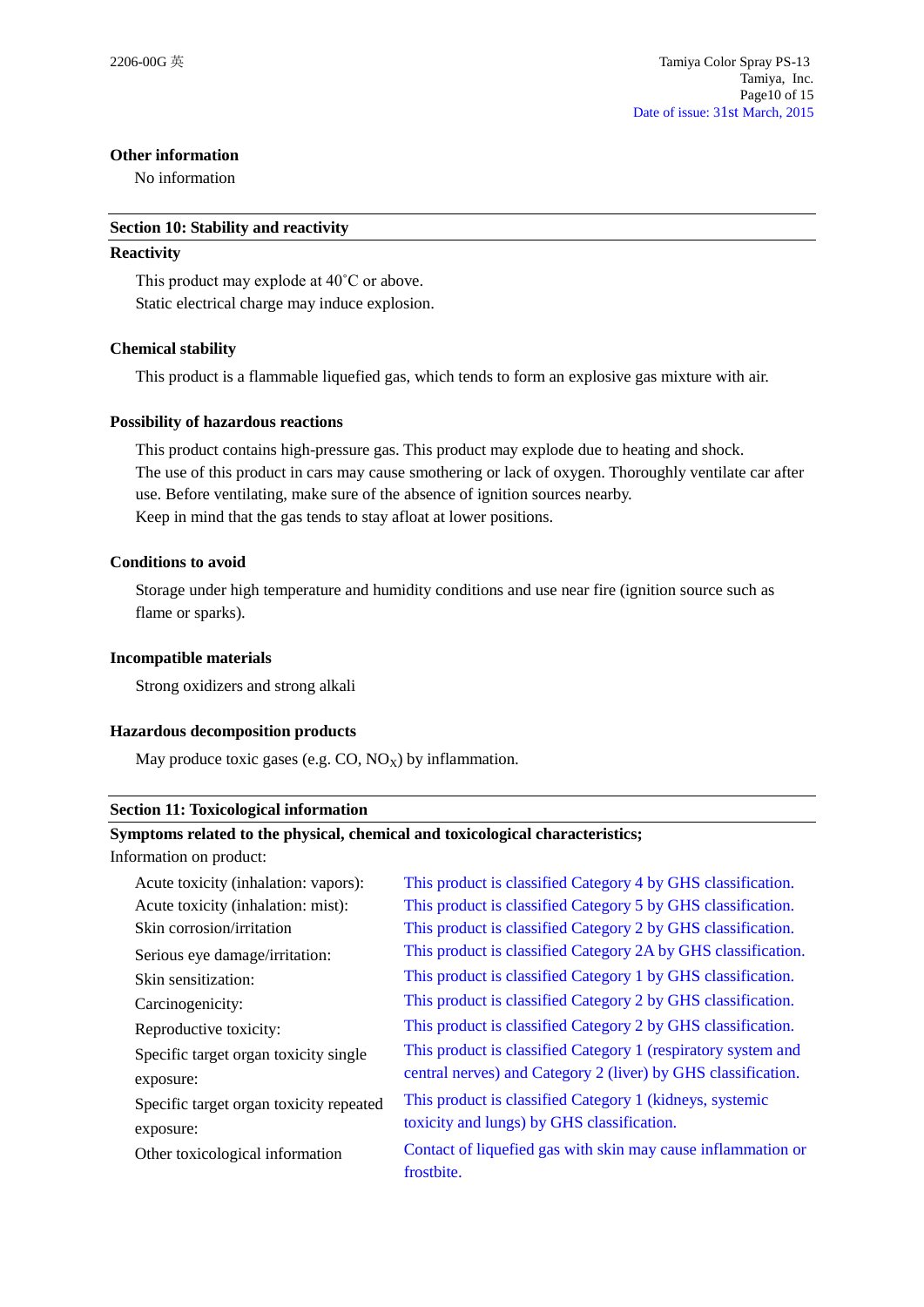| Information on ingredients:<br>Butyl acetate |                                                        |
|----------------------------------------------|--------------------------------------------------------|
| Acute toxicity (oral):                       | Rat $LD_{50} = 14,870$ mg/kg                           |
| Other toxicological information              | No information                                         |
| iso-Butyl acetate                            |                                                        |
| Acute toxicity (oral):                       | Rat $LD_{50} = 15,400$ mg/kg                           |
| Other toxicological information              | No information                                         |
| Methyl isobutyl ketone                       |                                                        |
| Acute toxicity (oral):                       | Rat $LD_{50} = 2,080$ mg/kg                            |
| Carcinogenicity:                             | Methyl isobutyl ketone is classified Group 2B by IARC. |
| Other toxicological information              | No information                                         |
| Diacetone alcohol                            |                                                        |
| Acute toxicity (oral):                       | Rat $LD_{50} = 4,000$ mg/kg                            |
| Other toxicological information              | No information                                         |
| iso-Butyl alcohol                            |                                                        |
| Acute toxicity (oral):                       | Rat $LD_{50} = 2,460$ mg/kg                            |
| Other toxicological information              | No information                                         |
| Acetone                                      |                                                        |
| Acute toxicity (oral):                       | Rat $LD_{50} = 6,800$ mg/kg                            |
| Other toxicological information              | No information                                         |
| Cyclohexanone                                |                                                        |
| Acute toxicity (oral):                       | Rat $LD_{50} = 1,620$ mg/kg                            |
| Carcinogenicity:                             | Cyclohexanone is classified Group 3 by IARC.           |
| Other toxicological information              | No information                                         |
| Vinyl acetate                                |                                                        |
| Acute toxicity (oral):                       | Rat $LD_{50} = 2,900$ mg/kg                            |
| Carcinogenicity:                             | Vinyl acetate is classified Group 2B by IARC.          |
| Other toxicological information              | No information                                         |
| Titanium Oxide (IV)                          |                                                        |
| Carcinogenicity:                             | Titanium Oxide (IV) is classified Group 2B by IARC.    |
| Other toxicological information              | No information                                         |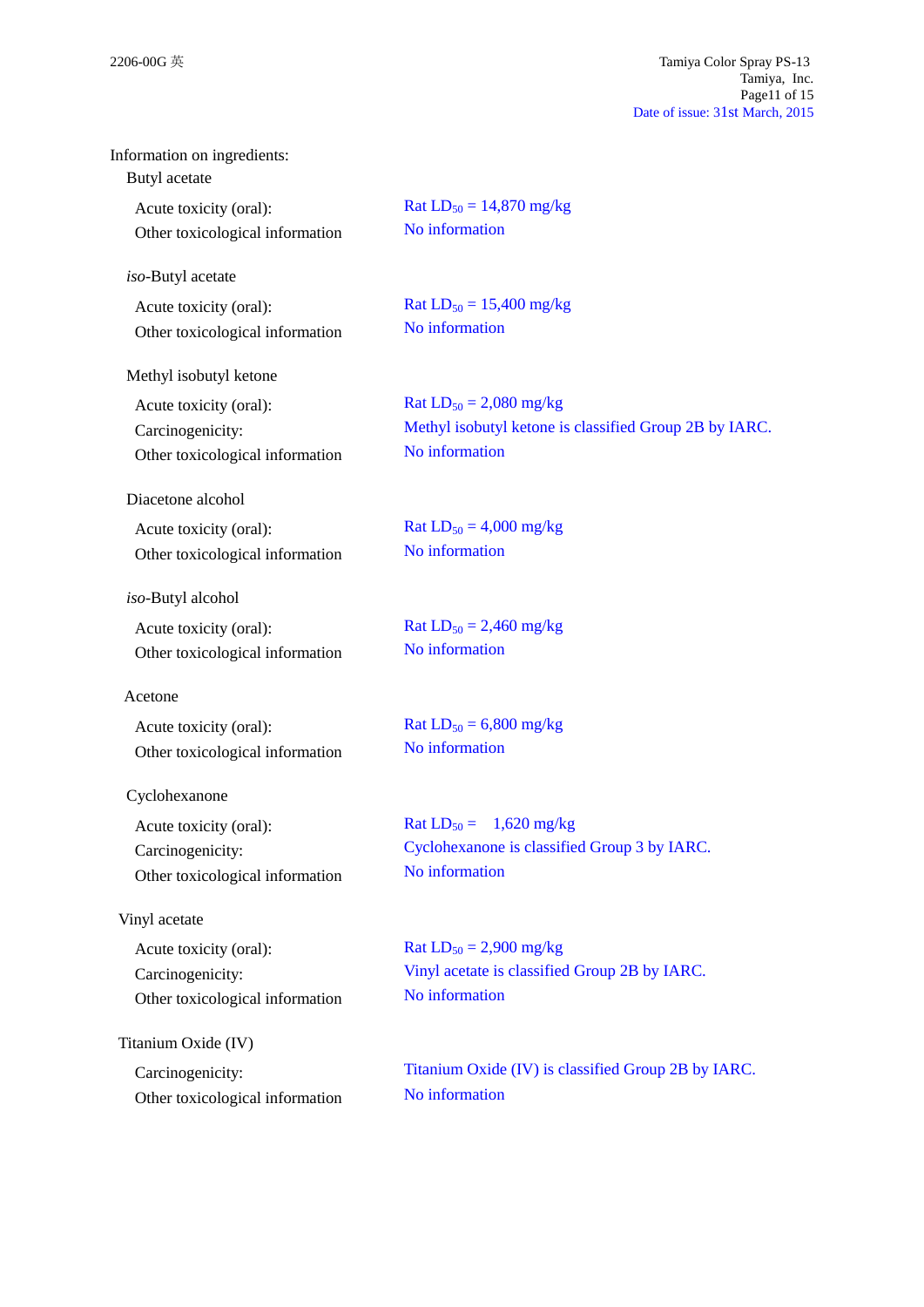### **Delayed and immediate effects and also chronic effects from short- and long-term exposure;**

May cause an allergic skin reaction.

Causes serious eye irritation.

Harmful if inhaled.

Suspected of causing cancer.

Suspected of damaging fertility or the unborn child.

Causes damage to organs (liver, blood, respiratory system, kidneys, central nerves and central nervous system).

Causes damage to organs (kidneys, systemic toxicity and lungs) through prolonged or repeated exposure.

May cause damage to organs (blood) through prolonged or repeated exposure.

## **Numerical measures of toxicity (such as acute toxicity estimates);**

Acute toxicity was estimated based on ingredients of the product by additivity formula.

| <b>Section 12: Ecological information</b> |                                                                     |
|-------------------------------------------|---------------------------------------------------------------------|
| <b>Ecotoxicity:</b>                       |                                                                     |
| Information on product:                   | No information                                                      |
| Information on ingredients:               |                                                                     |
| Polyvinyl chloride-polyvinyl acetate      |                                                                     |
| Aquatic acute toxicity:                   | No information                                                      |
| Aquatic chronic toxicity:                 | No information                                                      |
| Butyl acetate                             |                                                                     |
| Aquatic acute toxicity:                   | A toxicity rank for aquatic life is $100 \sim 10$ ppm.              |
| Aquatic chronic toxicity:                 | No information                                                      |
| iso-Butyl acetate                         |                                                                     |
| Aquatic acute toxicity:                   | A toxicity rank for aquatic life is 1000ppm.                        |
| Aquatic chronic toxicity:                 | No information                                                      |
| Methyl isobutyl ketone                    |                                                                     |
| Aquatic acute toxicity:                   | Fish ( <i>Carassius auratus auratus</i> ) $24h$ -TLm = $460$ mg/L   |
| Aquatic chronic toxicity:                 | No information                                                      |
| iso-Butyl alcohol                         |                                                                     |
| Aquatic acute toxicity:                   | Fish ( <i>Carassius auratus auratus</i> ) $24h$ -TLm = $2,600$ mg/L |
| Aquatic chronic toxicity:                 | No information                                                      |
| Acetone                                   |                                                                     |
| Aquatic acute toxicity:                   | Fish ( <i>Lepomis macrochirus</i> ) 96h-TLm = $8,300$ mg/L          |
| Aquatic chronic toxicity:                 | No information                                                      |
|                                           |                                                                     |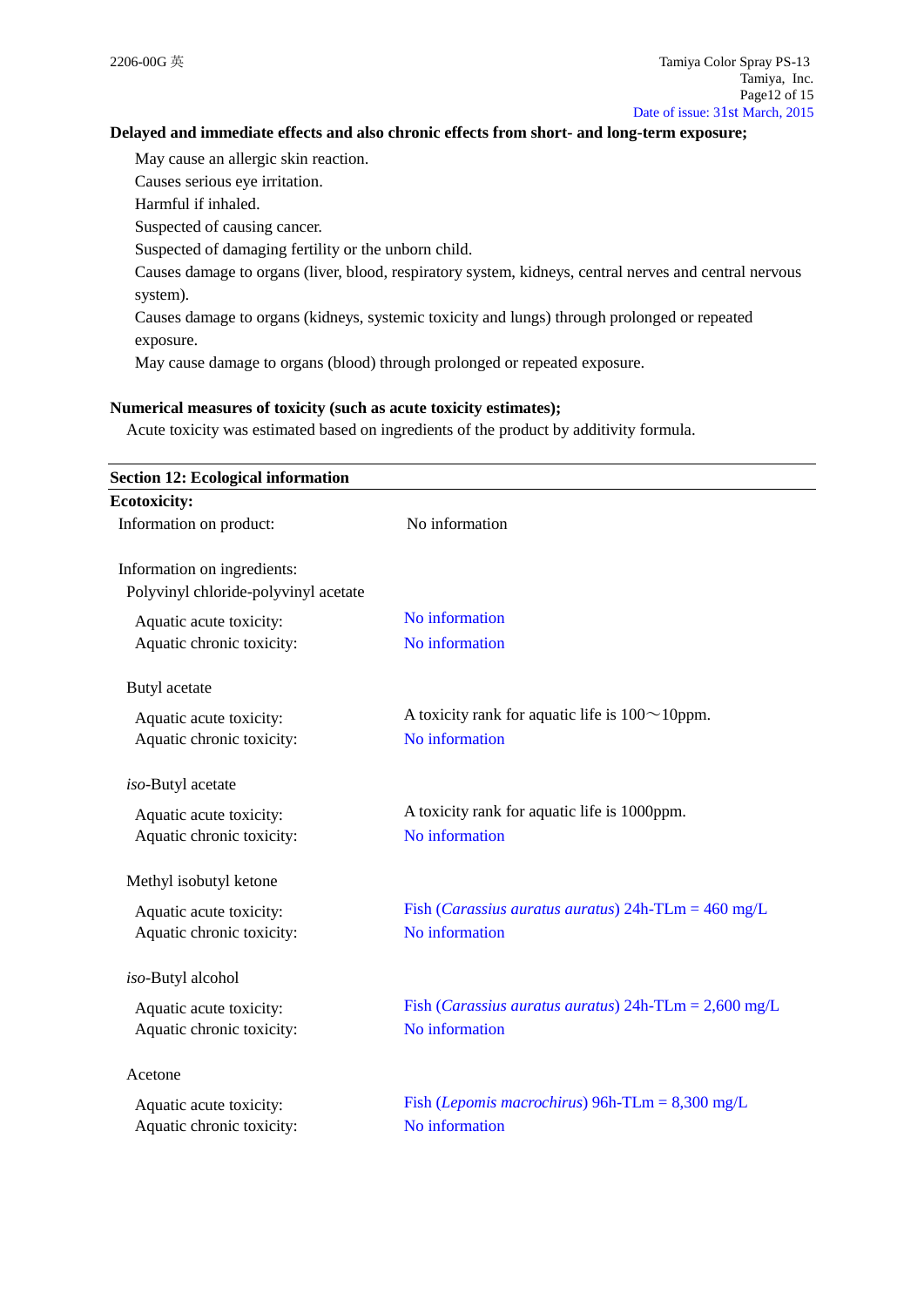|                                                                     | rage is of 15<br>Date of issue: 31st March, 2015                             |
|---------------------------------------------------------------------|------------------------------------------------------------------------------|
| Cyclohexanone                                                       |                                                                              |
| Aquatic acute toxicity:                                             | Fish ( <i>Pimephales promelas</i> ) 96h-LC <sub>50</sub> = 527 mg/L          |
| Aquatic chronic toxicity:                                           | Fish (Bluegill sunfish) $48h$ -LC <sub>50</sub> = 460 mg/L<br>No information |
| Diacetone alcohol                                                   |                                                                              |
| Aquatic acute toxicity:<br>Aquatic chronic toxicity:                | Fish ( <i>Carassius auratus auratus</i> ) $LC_{50} = 12,250/8,930$ mg/L      |
| Vinyl acetate                                                       |                                                                              |
|                                                                     | Fish (Oryzias latipes) $LC_{50} = 2.39$ mg/L                                 |
| Aquatic acute toxicity:                                             | Fish ( <i>Lepomis macrochirus</i> ) 96h-LC <sub>50</sub> = $18mg/L$          |
| Aquatic chronic toxicity:                                           | Crustaceans (Daphnia magna) $EC_{50} = 52/330$ mg/L<br>No information        |
| Titanium Oxide (IV)                                                 |                                                                              |
| Aquatic acute toxicity:                                             | No information                                                               |
| Aquatic chronic toxicity:                                           | No information                                                               |
| Dimethyl ether (as propellant)                                      |                                                                              |
| Aquatic acute toxicity:                                             | No information                                                               |
| Aquatic chronic toxicity:                                           | No information                                                               |
| Persistence and degradability:                                      |                                                                              |
| Information on product:                                             | No information                                                               |
| Information on ingredients:<br>Polyvinyl chloride-polyvinyl acetate |                                                                              |
| No information                                                      |                                                                              |
| Butyl acetate                                                       |                                                                              |
| Readily degradable.                                                 |                                                                              |
| iso-Butyl acetate                                                   |                                                                              |
| Readily degradable.                                                 |                                                                              |
| Methyl isobutyl ketone                                              |                                                                              |
| Readily degradable.                                                 |                                                                              |
| iso-Butyl alcohol                                                   |                                                                              |
| Readily degradable.                                                 |                                                                              |
| Acetone                                                             |                                                                              |
| Degradable by activated sludge.                                     |                                                                              |

2206-00G 英 Tamiya Color Spray PS-13 Tamiya, Inc. Page13 of 15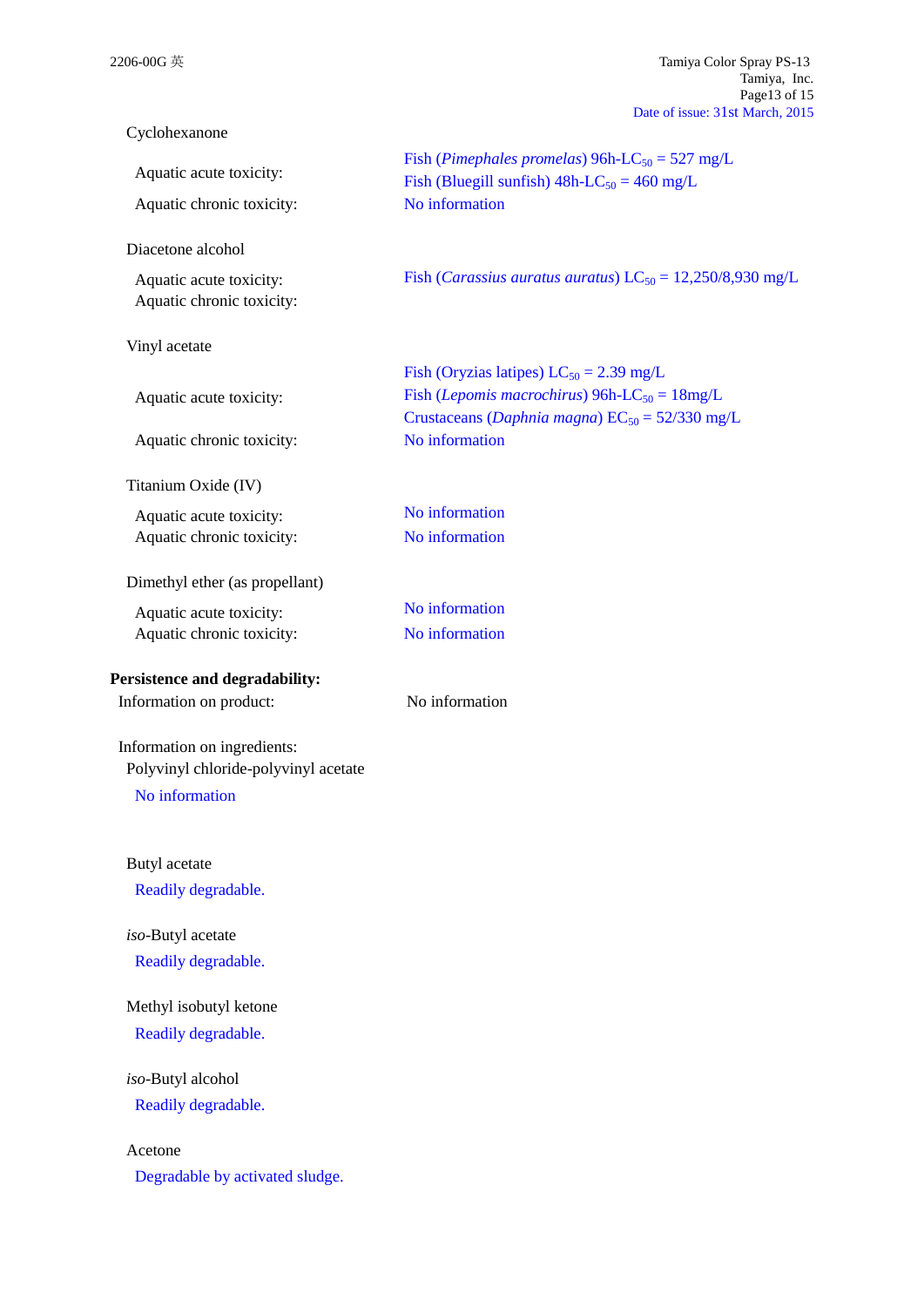# Cyclohexanone

# No information

## Diacetone alcohol

Readily degradable.

#### Vinyl acetate

Readily degradable (degradation by BOD = 90%) and bioaccumulative potential is low.

# Titanium Oxide (IV)

No information

## Dimethyl ether (as propellant)

No information

## **Bioaccumulative potential:**

| Information on product: |  | No information |
|-------------------------|--|----------------|
|                         |  |                |

## **Mobility in soil:**

Information on product: No information

## **Other adverse effects:**

No information available at this time. However, be careful because the leakage or disposal of the product may cause affects to the environment.

#### **Section 13: Disposal considerations**

## **Waste treatment methods**

Dispose of material waste in accordance with governmental regulations.

Prevent release of material into natural.

Incinerate in a where permitted by appropriate federal, state and local regulations.

Comply with all federal, state and local regulations.

Do not dump this product into sewers, on the ground or into any body of water.

## **Section 14: Transport information**

| UN number                                                            | 1950            |  |
|----------------------------------------------------------------------|-----------------|--|
| UN proper shipping name                                              | <b>AEROSOLS</b> |  |
| <b>Transport hazard class(es)</b>                                    |                 |  |
| Packing group                                                        |                 |  |
| <b>Environmental hazards</b>                                         | Applicable      |  |
| Transport in bulk according to Annex II of MARPOL 73/78 and IBC code |                 |  |

Not applicable

#### **Special precautions for user**

On transportation, keep containers under 40°C.

Perform loading making sure that overrun, fall down, or any damage does not occur.